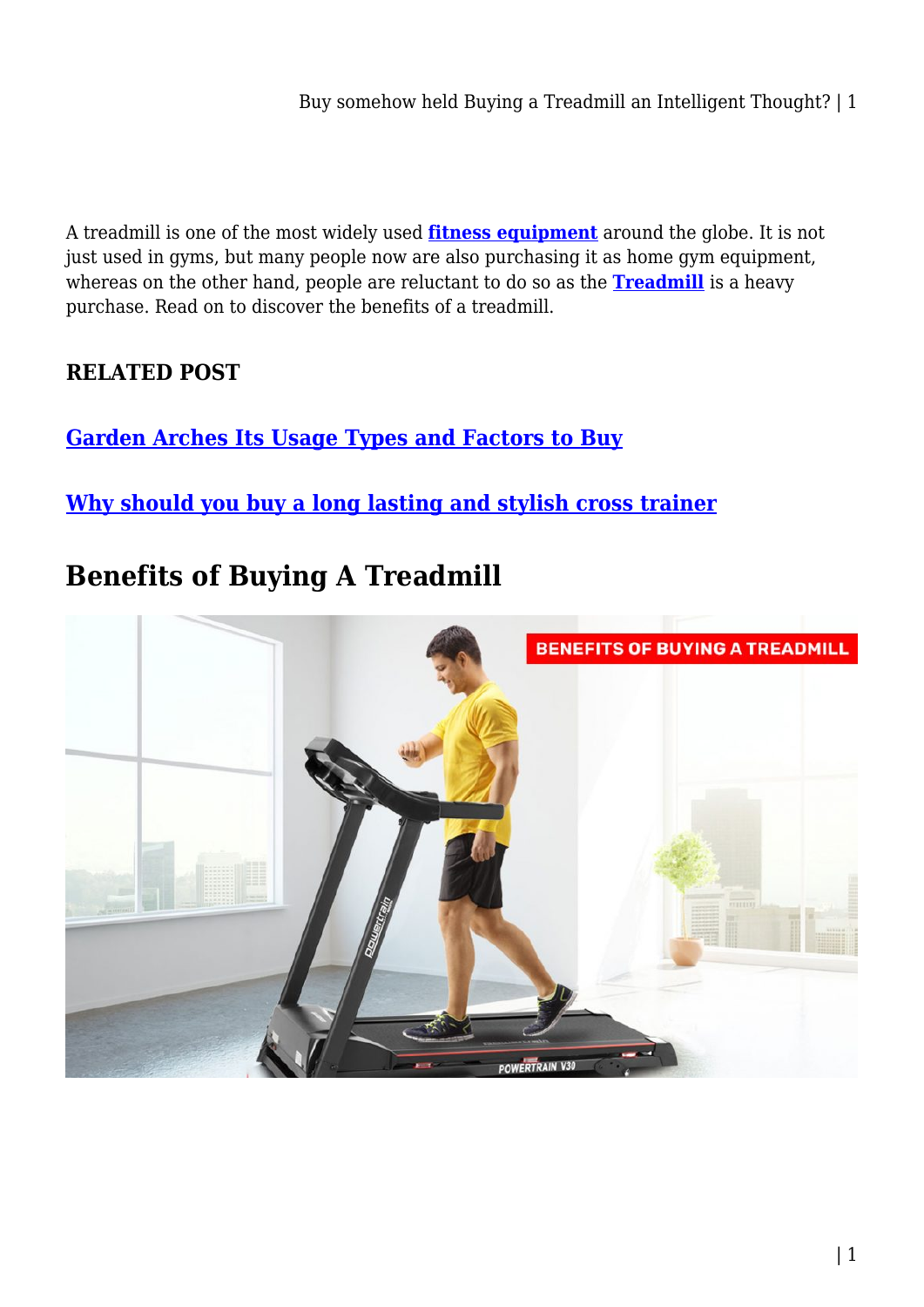## **It keeps you fit by burning calories and shedding extra pounds**

Treadmills advantage your cardiovascular framework and are a phenomenal method to build your wellness. Running raises your pulse, which reinforces your heart while improving your dissemination. If you expect to shed pounds, running is an incredible method to cut off calories: shortly, you could cut off 300 calories running a 10-minute mile.

# **Profit your joints**

Treadmills can profit your joints. The best treadmill decks have stun assimilation frameworks to absorb a portion of the effects of the running activity. In this manner, they offer a lower sway option than beating the asphalts without lessening your preparation. A decent treadmill deck can decrease the effect on your joints by up to 30%.

#### **It can be used in any weather condition**

The climate is tragically never reliable. A light sprinkle is very pleasant and will help keep you cool while you run; however, a full dousing isn't a lot of fun, and it can truly decrease the adequacy of your exercise. With a treadmill, you can run whatever the climate.

## **Prioritizes your well being**

A few of us don't feel good running outside at night in the colder time of year. A home **[treadmill](https://shopystore.com.au/fitness-equipments/treadmill/)** settles that problem. There are far fewer risks as well; no vehicles or lopsided surfaces, for a beginning.

## **Source of motivation**

One of the incredible advantages of having treadmills as home gym equipment is simply the capacity to daydream and rouse yourself by tuning in to music (without wearing earphones) – most great treadmills have implicit speakers which you can plug in your iPhone or mp3 player into. Then again, you can situate a TV screen or tablet before getting up to speed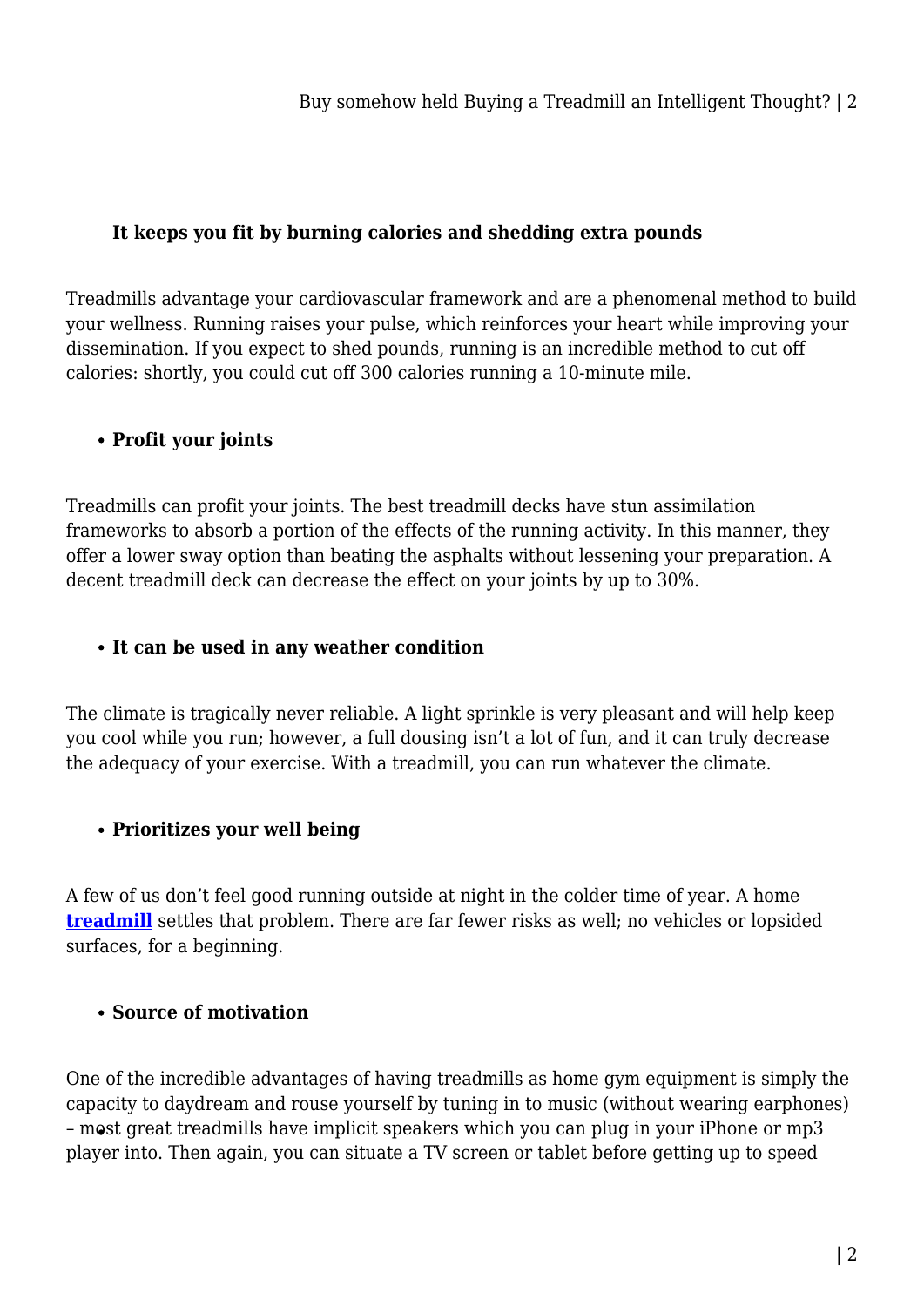with your number one projects while you run.

# **Let's alter the projects.**

Most great quality treadmills permit you to alter the projects, which means you can take your number one open-air running course and information about the distances and slopes. Extraordinary in case you're preparing for a specific occasion.

# **Comfort**

It's consistently there. No additional inspiration is required, no uncommon garments to consider finding. Simply jump on and begin running.

## **It saves up your cash**

Purchasing a decent quality treadmill We Will profit from your drawn-out wellbeing; however, we realize it can be a monetary stretch for the time being. Treadmill Afterpay offers the choice of buy now and pays later by spreading the expense into reasonable regularly scheduled installments by our **[treadmill Afterpay](https://shopystore.com.au/fitness-equipments/treadmill/)** method.

## **Suitable for everyone**

A treadmill can be utilized for recovery, an energetic uphill walk, an ordinary run, high power span preparation, or long-distance race preparation. Regardless of what your wellness objectives are, treadmills can help you contact them. Ordinary sprinters will need the main deck with a lot of room to run and the capacity to plan bespoke projects. It merits remembering these things when purchasing to guarantee you put resources into a treadmill that suits your drawn-out wellness objectives.

# **It keeps you well informed.**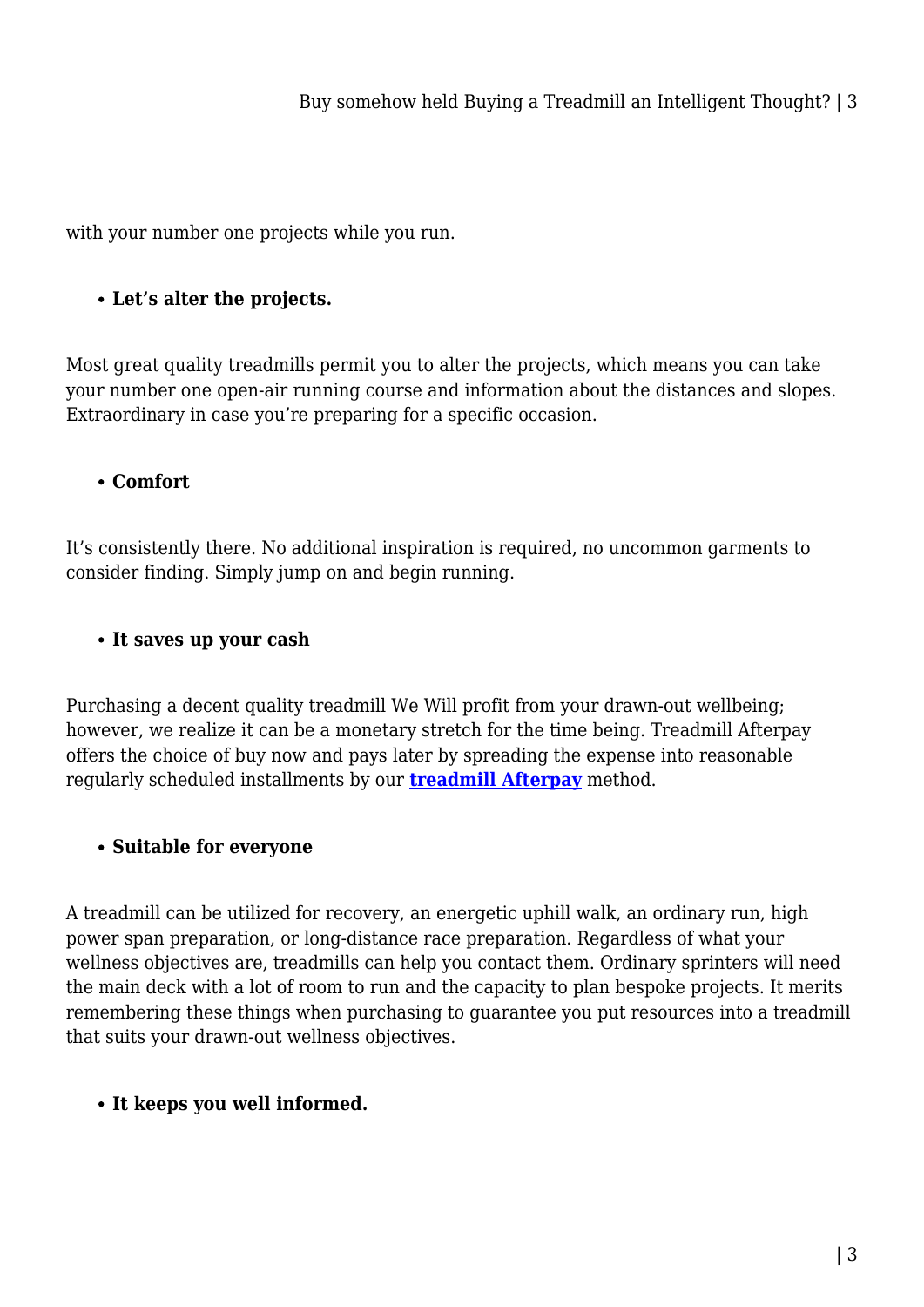Running outside is extraordinary, yet it's a lot harder to control your speed and keep it predictable. With a **[treadmill](https://shopystore.com.au/fitness-equipments/treadmill/)**, you will realize precisely how far you have arrived behind schedule at what rate. This additionally assists you with defining objectives to improve your exhibition over the long haul.

# **How to Buy a Treadmill**



If you have decided to buy a treadmill as home gym equipment, this guide will help you choose the Treadmill.

**Maximum user weight:** This factor indicates the quality of the Treadmills and their belt and motor. As **[fitness equipment](https://shopystore.com.au/fitness-equipments/)** used on gyms and home gym equipment differ, the user weight should be kept under consideration while buying it. A treadmill afterpay used in a gym should be somehow held around 180 kg, whereas the Treadmill as a home gym equipment should be capable of withstanding 160 kg

**Horsepower:** this term defines the unit of measurement of motor size. The higher the horsepower, the better the quality. The choice of horsepower depends on how many times you decide to run in a week. It is advisable to consult the retailer or your gym trainer.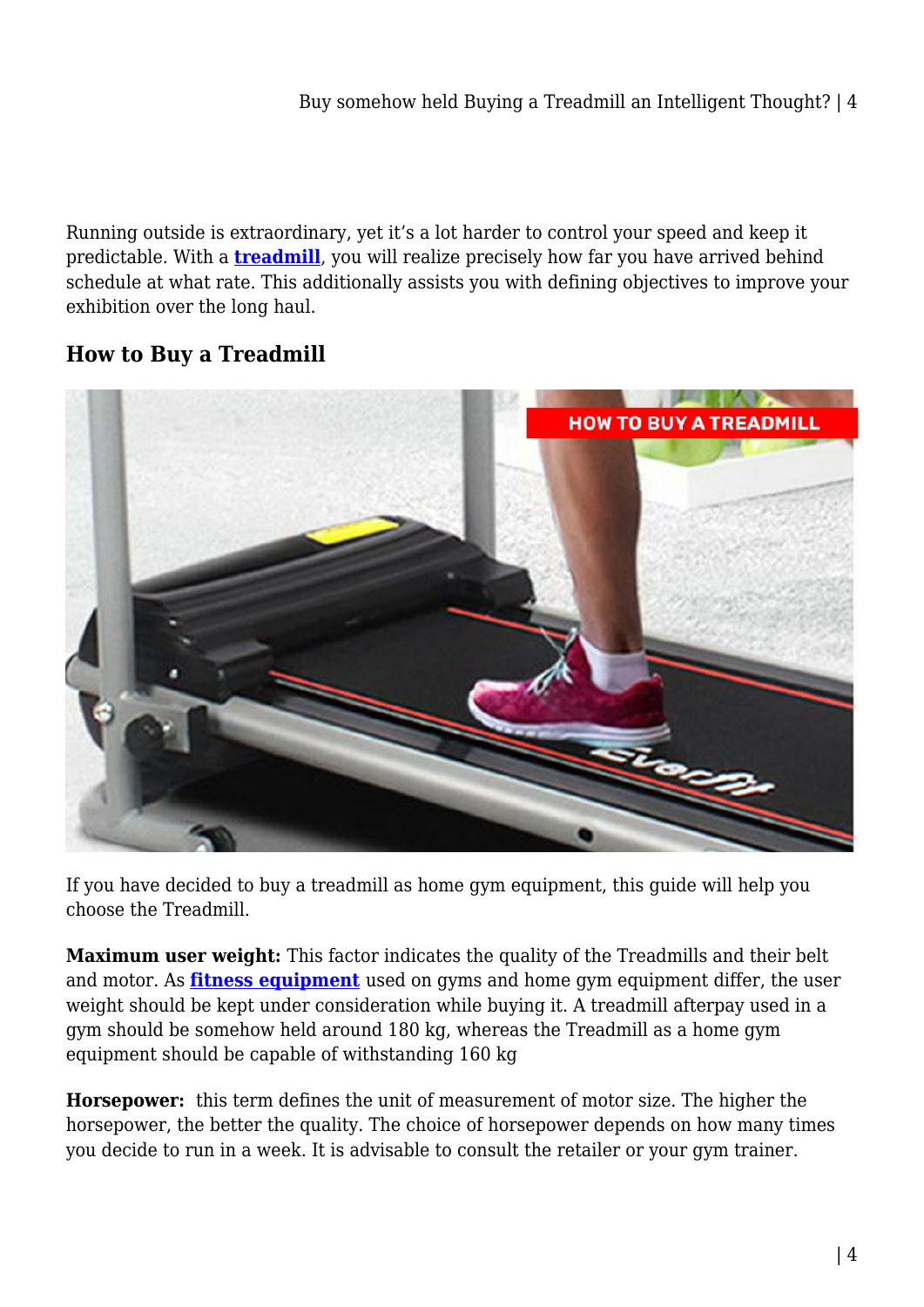**Frame:** this is the base of the Treadmill. Usually, there are steel and aluminum frames. Steel is more substantial and allows much more bounce, whereas the aluminum base is also strong but tends to have a less bouncy feel.

**Shock absorption:** using a treadmill with shock absorption can reduce about 50% impact on your body, which will help reduce injuries and run for a more extended period.

**Buy a trusty Treadmill from Shopy Store:**



Shopy stores have a wide assortment of fitness equipment and home gym equipment. Our Treadmill is designed to best suit the runner's needs and assist in running more and shedding some more pounds. As a treadmill afterpay is expensive, many people don't consider making this fitness equipment like home gym equipment, but at **[shopy stores](https://shopystore.com.au/)**, you can avail of our treadmill Afterpay offer.

# **What is a treadmill Afterpay?**

**[Treadmill Afterpay](https://shopystore.com.au/fitness-equipments/treadmill/)** is best for the people who want to buy home gym equipment, but their pocket doesn't allow it as this policy will enable them to buy their desired **[fitness](https://shopystore.com.au/fitness-equipments/)**